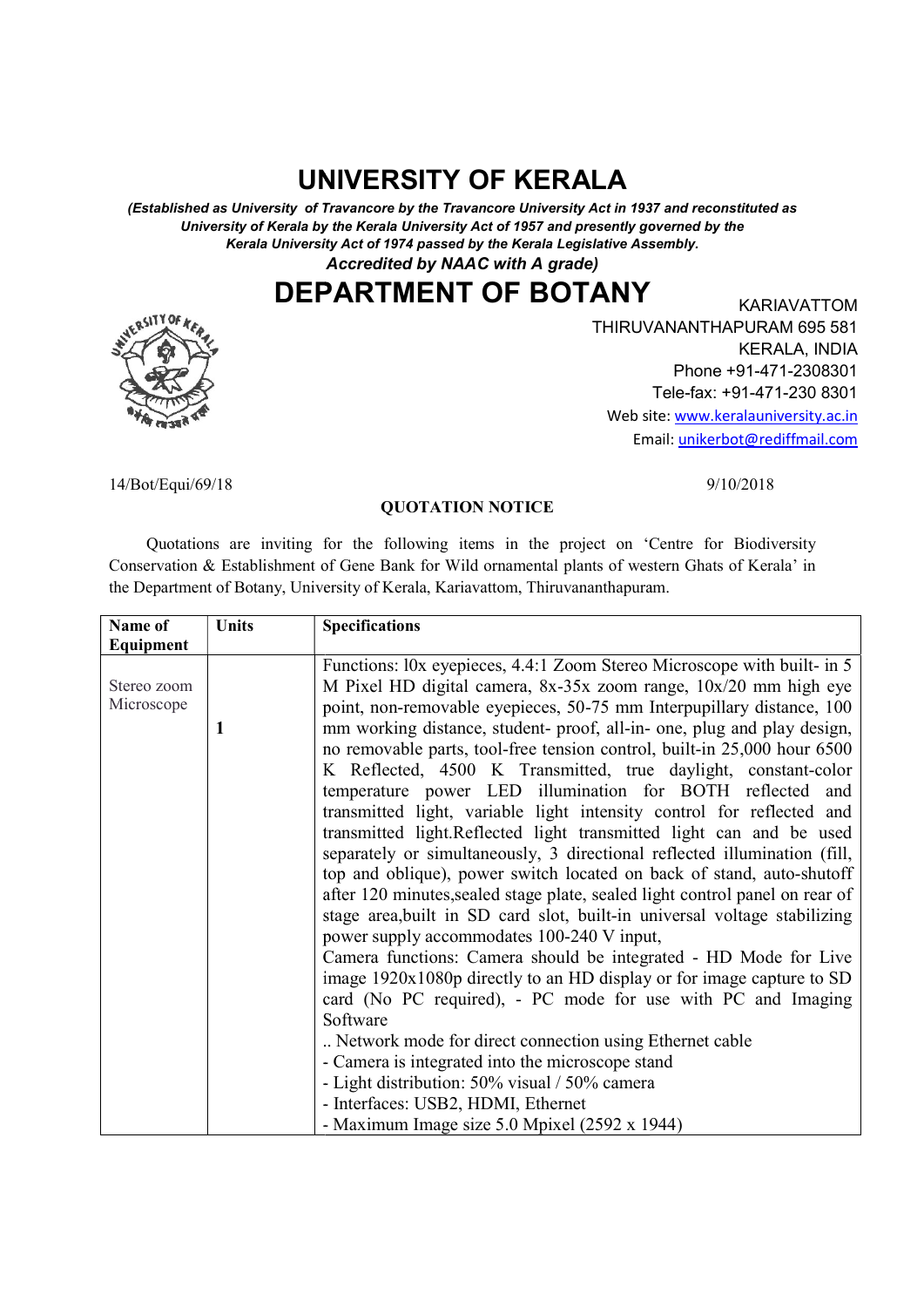### Terms and Conditions

- The price quoted should be that applicable for the educational institutions.
- The items should have an onsite warranty for at least 2 years.
- The firm should be capable to extend immediate service, which in no way should not exceed 24 hours.
- Prices are to be quoted FOR DESTINATION (Department of Botany, University of Kerala, Kariavattom. The prices quoted should clearly indicate the 4 following charges: Price of the equipment including taxes; Price of optional accessories if any; Customs duty (after submission of custom and excise exemption certificate); Customs Clearance Charges, transportation charges and installation charges. If these details are not provided it will be considered that the price quoted is inclusive of all charges.
- For those bidders submitting tenders for more than one instrument, separate applications for each instrument (Technical Bid and Financial Bid) must be placed in individual sealed envelopes and these envelops must be placed inside a bigger envelope.
- Only one model can be quoted in a tender. If the tenderer wants to quote for more than one model separate tenders should be submitted. If more than one model is quoted in a single tender it will be summarily rejected.
- Performance Certificate of the specified model should be attached along with the quotations.

The bid technical and financial separately complete in all respects may be submitted to Associate Professor & Head, Department of Botany, University of Kerala, Kariavattom, Thiruvananthapuram 695 581, E mail ID: unikerbot@rediffmail.comon or Before 24.10.2018 4.00 PM.

> Dr. SuharaBeevy S. Associate Professor & Head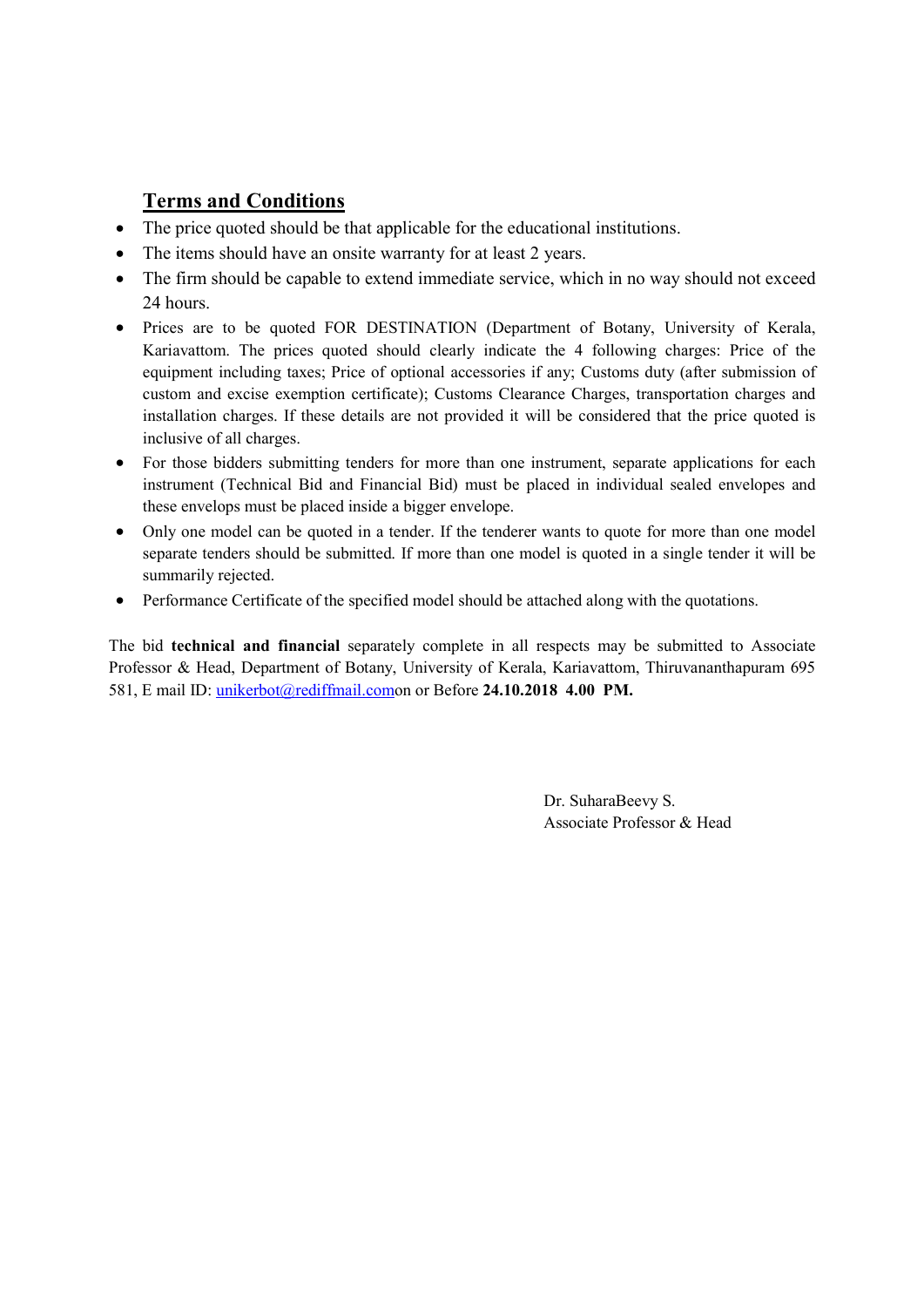# UNIVERSITY OF KERALA

(Established as University of Travancore by the Travancore University Act in 1937 and reconstituted as (Established as University of Travancore by the Travancore University Act in 1937 and reconstituted as University of Kerala by the Kerala University Act of 1957 and presently governed by the Kerala University Act of 1974 passed by the Kerala Legislative Assembly.

Accredited by NAAC with A grade)

## DEPARTMENT OF BOTANY EXARIAVATTOM



THIRUVANANTHAPURAM 695 581 THIRUVANANTHAPURAM 695 581 Web site: www.keralauniversity.ac.in Email: Email: unikerbot@rediffmail.comKARIAVATTOM KERALA, INDIA Phone +91-471-2308301 Tele-fax: +91-471-230 8301

14/Bot/Equi/67/18

9/10/2018

### QUOTATION NOTICE

 Quotations are inviting for the following items in the project on 'Centre for Biodiversity 'Centre for Biodiversity Conservation & Establishment of Gene Bank for Wild ornamental plants of western Ghats of Kerala' Conservation & Establishment of Gene Bank for Wild ornamental plants of western Ghats of Kerala' in Conservation & Establishment of Gene Bank for Wild ornamental plants of western<br>the Department of Botany, University of Kerala, Kariavattom, Thiruvananthapuram.

| Name of item                | Units | <b>Specifications</b>                                               |
|-----------------------------|-------|---------------------------------------------------------------------|
|                             |       | <b>Rack Specification</b>                                           |
|                             |       | Construction:-                                                      |
| <b>Tissue Culture Racks</b> |       | Bottom Frame:- MS channel 30x75mm                                   |
| With trays                  |       | Side Frames: - 25x50mm MS tubular 16 SWG                            |
|                             |       | Tube and Chock Mounting:- 12x55x12mm C Chanel constructed out       |
|                             |       | of 1.6mm MS Sheet, Tray Mounting Chanel:- 30x20mm L and T           |
|                             |       | Chanel constructed out of 1.6mm MS Sheet, Control panel:- mounted   |
|                             |       | on side with MCB'S contactor and Digital timer                      |
|                             |       | Painting:- Powder coated classic white                              |
|                             |       | Fittings:- MS coated Bolts                                          |
|                             |       | Movement:- on poly wheel for easy hand movement                     |
|                             |       | Electrical:-                                                        |
|                             |       | Tube:- Philips 20 W 2000 Lumens LED Tube                            |
|                             |       | Timer: - programmable Digital                                       |
|                             |       | Contactor: - SSR 25 Amps                                            |
|                             |       | Control:- 06Nos of 6A MCBs branded one each for each row            |
|                             |       | Wiring:- Main input wire 2 Sq.mm Havels/ Finolex or similar make in |
|                             |       | PVC casing                                                          |
|                             |       | Tube to chock:-16 stand tube light wire                             |
|                             |       | ELECTRICAL CONTROLS FOR EACH RACK                                   |
|                             |       | MCB for each row to switch ON / OFF the lights (Branded)            |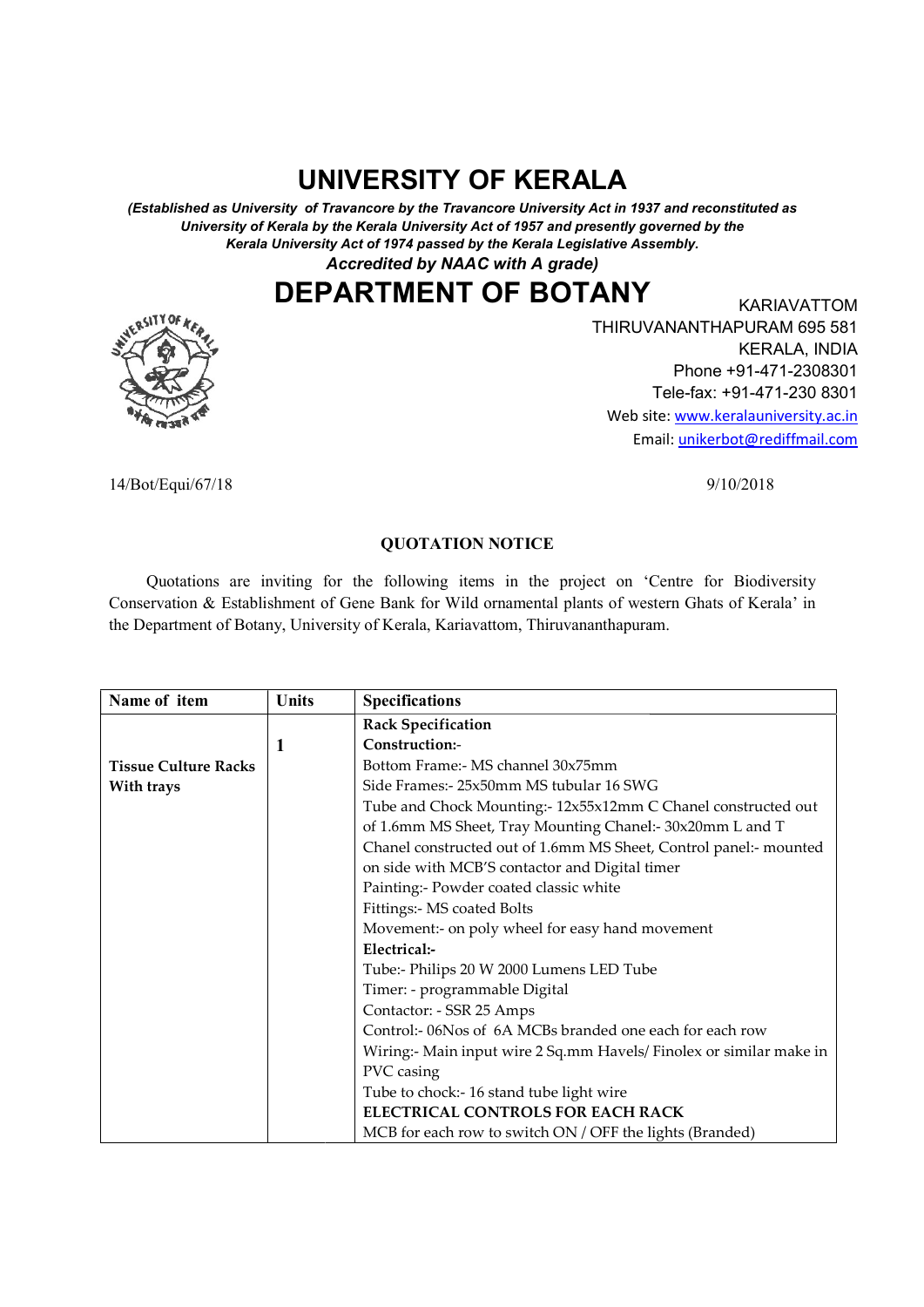|  | Digital timer fixed on the rack |
|--|---------------------------------|
|  |                                 |
|  |                                 |
|  |                                 |
|  |                                 |

## Terms and Conditions

- The price quoted should be that applicable for the educational institutions.
- The items should have an onsite warranty for at least 2 years.
- The firm should be capable to extend immediate service, which in no way should not exceed 24 hours.
- Prices are to be quoted FOR DESTINATION (Department of Botany, University of Kerala, Kariavattom. The prices quoted should clearly indicate the 4 following charges: Price of the equipment including taxes; Price of optional accessories if any; Customs duty (after submission of custom and excise exemption certificate); Customs Clearance Charges, transportation charges and installation charges. If these details are not provided it will be considered that the price quoted is inclusive of all charges.
- For those bidders submitting tenders for more than one instrument, separate applications for each instrument (Technical Bid and Financial Bid) must be placed in individual sealed envelopes and these envelops must be placed inside a bigger envelope.
- Only one model can be quoted in a tender. If the tenderer wants to quote for more than one model separate tenders should be submitted. If more than one model is quoted in a single tender it will be summarily rejected.
- Performance Certificate of the specified model should be attached along with the quotations.

The bid technical and financial separately complete in all respects may be submitted to Associate Professor & Head, Department of Botany, University of Kerala, Kariavattom, Thiruvananthapuram 695 581, E mail ID: unikerbot@rediffmail.comon or Before 24.10.2018 4.00 PM.

> Dr. SuharaBeevy S. Associate Professor & Head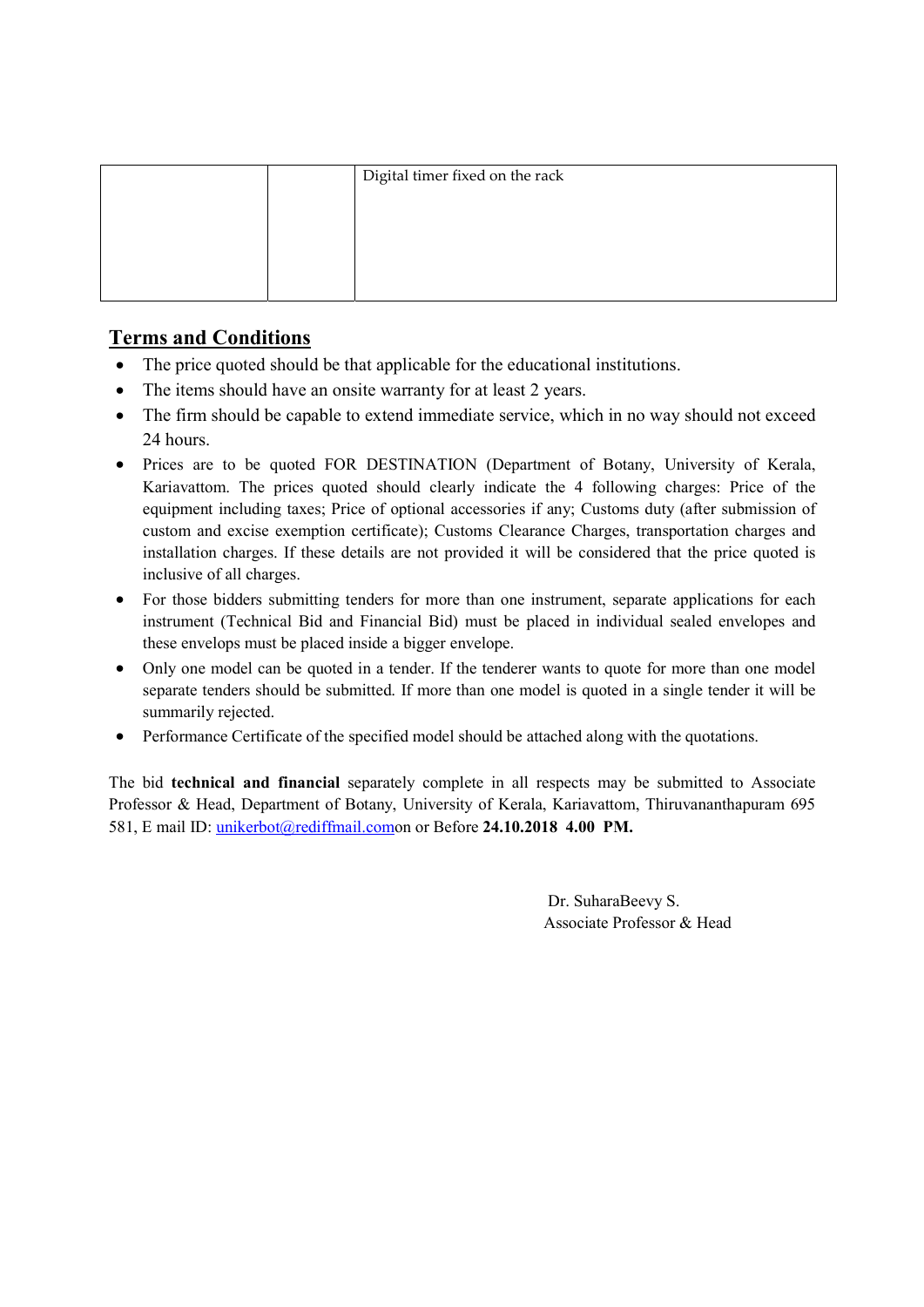# UNIVERSITY OF KERALA

(Established as University of Travancore by the Travancore University Act in 1937 and reconstituted as (Established as University of Travancore by the Travancore University Act in 1937 and reconstituted as University of Kerala by the Kerala University Act of 1957 and presently governed by the University of Kerala by the Kerala University Act of 1957 and presently governed by the sity of Kerala by the Kerala University Act of 1957 and presently governed by the<br>Kerala University Act of 1974 passed by the Kerala Legislative Assembly.

Accredited by NAAC with A grade)

DEPARTMENT OF BOTANY EXARIAVATTOM



THIRUVANANTHAPURAM 695 581 THIRUVANANTHAPURAM 695 581 Web site: www.keralauniversity.ac.in Email: Email: unikerbot@rediffmail.comKARIAVATTOM KERALA, INDIA Phone +91-471-2308301 Tele-fax: +91-471-230 8301

9/10/2018

14/Bot/Equi/68/18

### QUOTATION NOTICE

 Quotations are inviting for the following items in the project on 'Centre for Biodiversity 'Centre for Biodiversity Conservation & Establishment of Gene Bank for Wild ornamental plants of western Ghats of Kerala' in Conservation & Establishment of Gene Bank for Wild ornamental plants of wester<br>the Department of Botany, University of Kerala, Kariavattom, Thiruvananthapuram.

| Name of<br>Item                                | <b>Units</b> | <b>Specifications</b>                                                                                                                                                                                                                                                                                                                                                                                                                                                                                                                                                                                                                                                                                                                                                                                                                                                                             |
|------------------------------------------------|--------------|---------------------------------------------------------------------------------------------------------------------------------------------------------------------------------------------------------------------------------------------------------------------------------------------------------------------------------------------------------------------------------------------------------------------------------------------------------------------------------------------------------------------------------------------------------------------------------------------------------------------------------------------------------------------------------------------------------------------------------------------------------------------------------------------------------------------------------------------------------------------------------------------------|
|                                                |              | Size of the mist chamber                                                                                                                                                                                                                                                                                                                                                                                                                                                                                                                                                                                                                                                                                                                                                                                                                                                                          |
| Arch type<br>mist                              |              | 12 m L X 9 m w = $108m2$ area, single door                                                                                                                                                                                                                                                                                                                                                                                                                                                                                                                                                                                                                                                                                                                                                                                                                                                        |
| chamber<br>with timer<br>controlled<br>misting | 1            | Centre height 3.50mtr Total width 9mtr, Gutter height 2.00mtr Span<br>width 9mtr, Total length 1,2mtr Bavleneth 4mtr                                                                                                                                                                                                                                                                                                                                                                                                                                                                                                                                                                                                                                                                                                                                                                              |
| facility                                       |              | Pipes- All pipes which used are 2mm thick hot dipped zinc galvanized<br>(275gsm) with ISI mark of B class grade. Clamps- All clamps are 3mm<br>and 2mm thick 275 gsm galvanized. Nuts and Bolts - All nuts and bolts<br>of stainless steel 202 grade, Self drilling screws - All self-drilling screws<br>of stainless steel 202 grade, u.v sheet -.200 micron thick, UV stabilized<br>Light transmission: 86%, light diffusion 55%, anti-dust, anti-drip,<br>Reflective - cooling, diffused 70 % anti-dust, anti-dip/fogg, UV<br>stabilized 200 micron thick, expected temp reduction of $30^{\circ}$ C compared<br>with other UV films. Shade net - 35% color red Monofilament light<br>diffusing net-90 GSM thick, Water tank 750 ltr with fittings, Misting<br>facility with brass nozzles, monoblock pump, pipes and fittings for<br>setting mist nozzles, timer controlled misting facility. |

Terms and Conditions